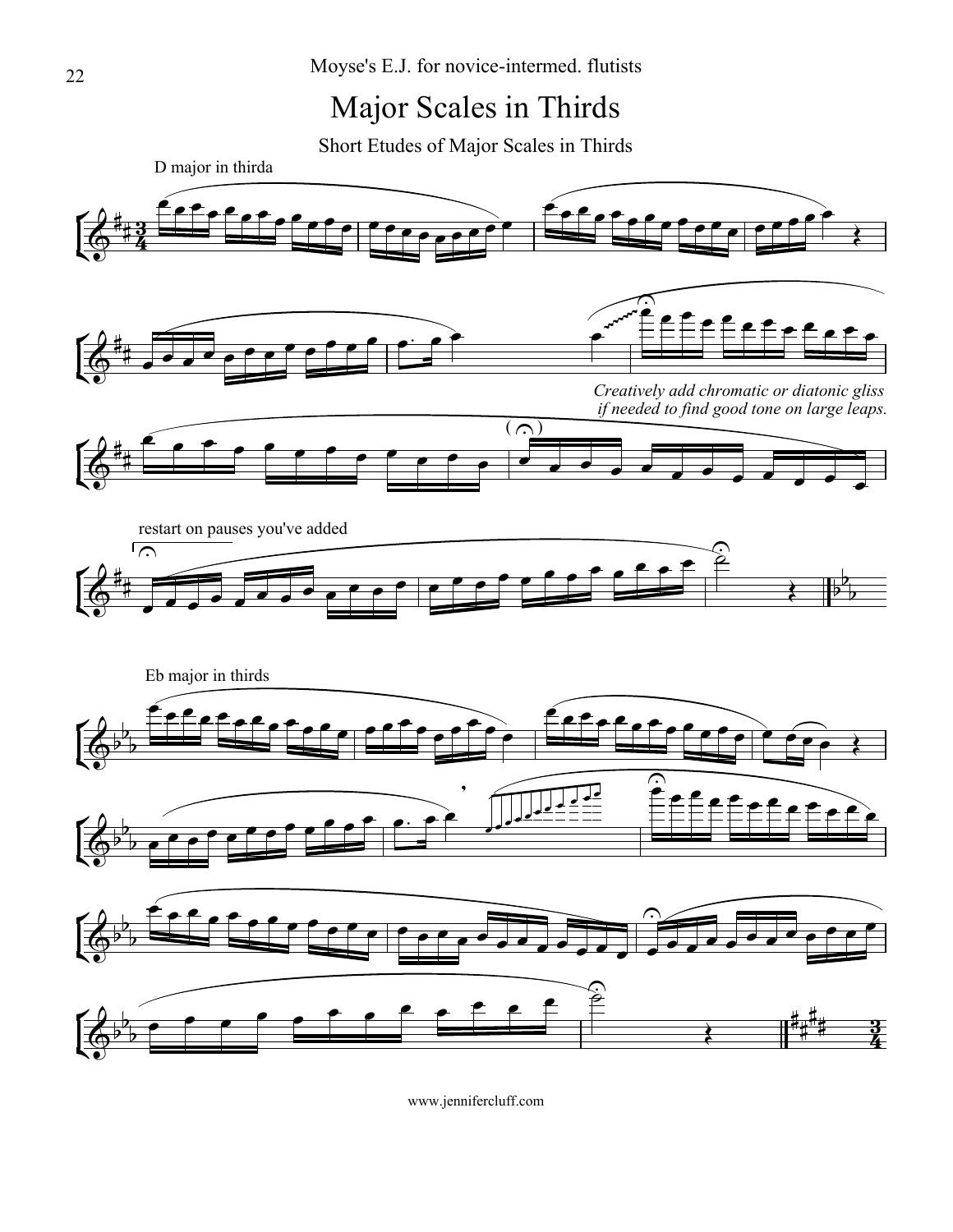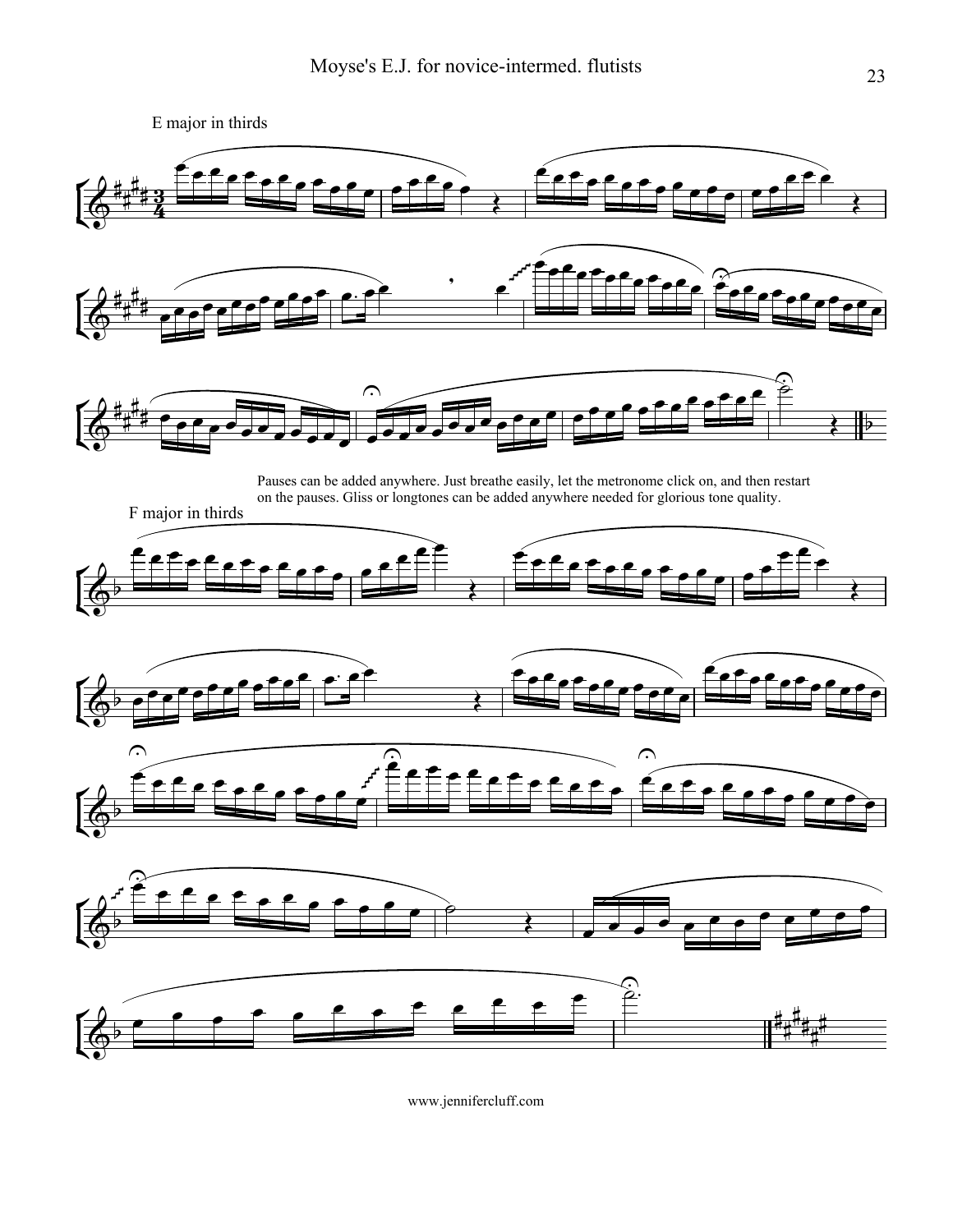

\*A great fingering choice for high B, when leaping from and F#, is this one:

 $1 \t3 \t\t tr1 tr2 \t3 4$  $\begin{array}{c} 1 \\ T \end{array}$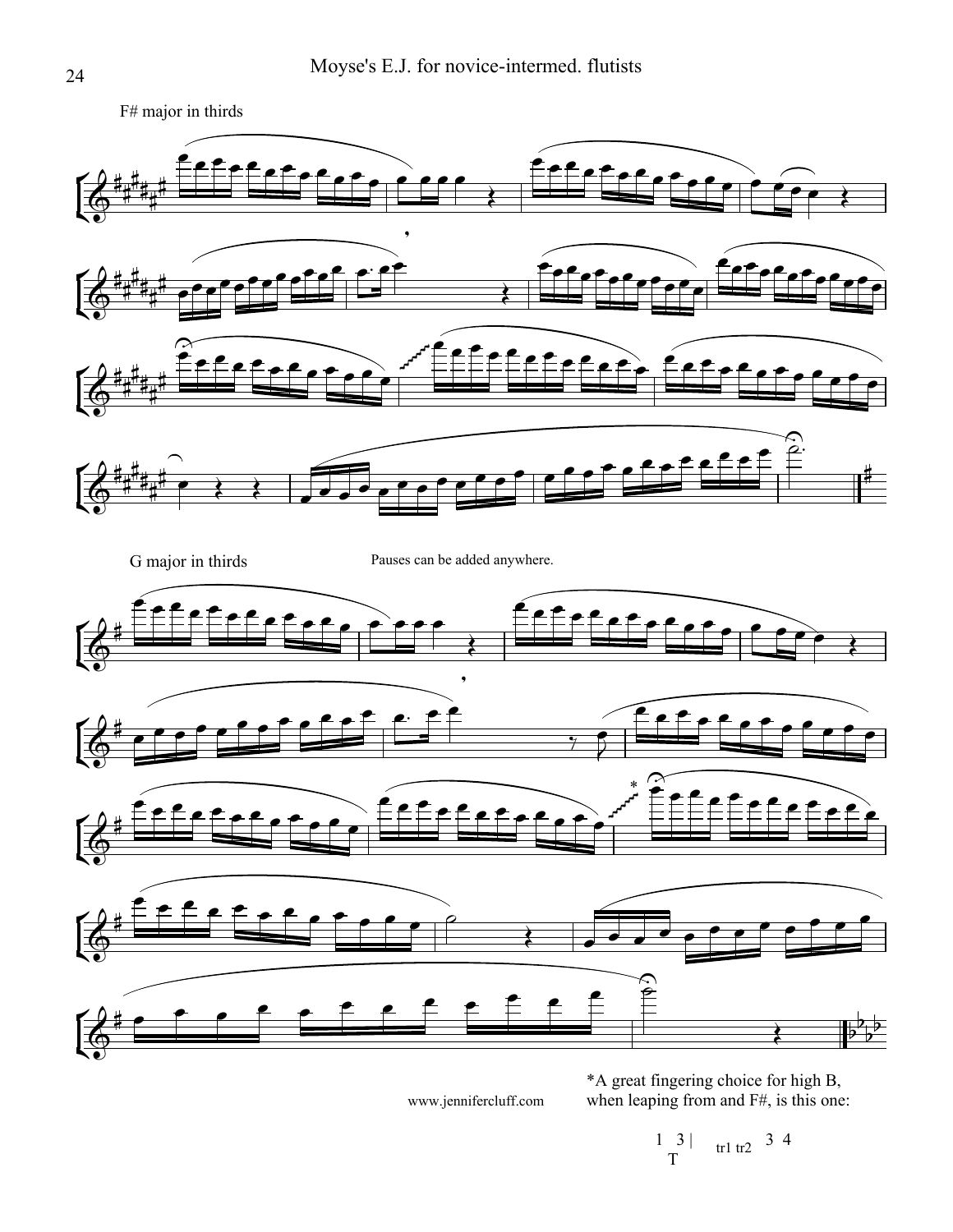Short Etudes of Major Scales in Thirds



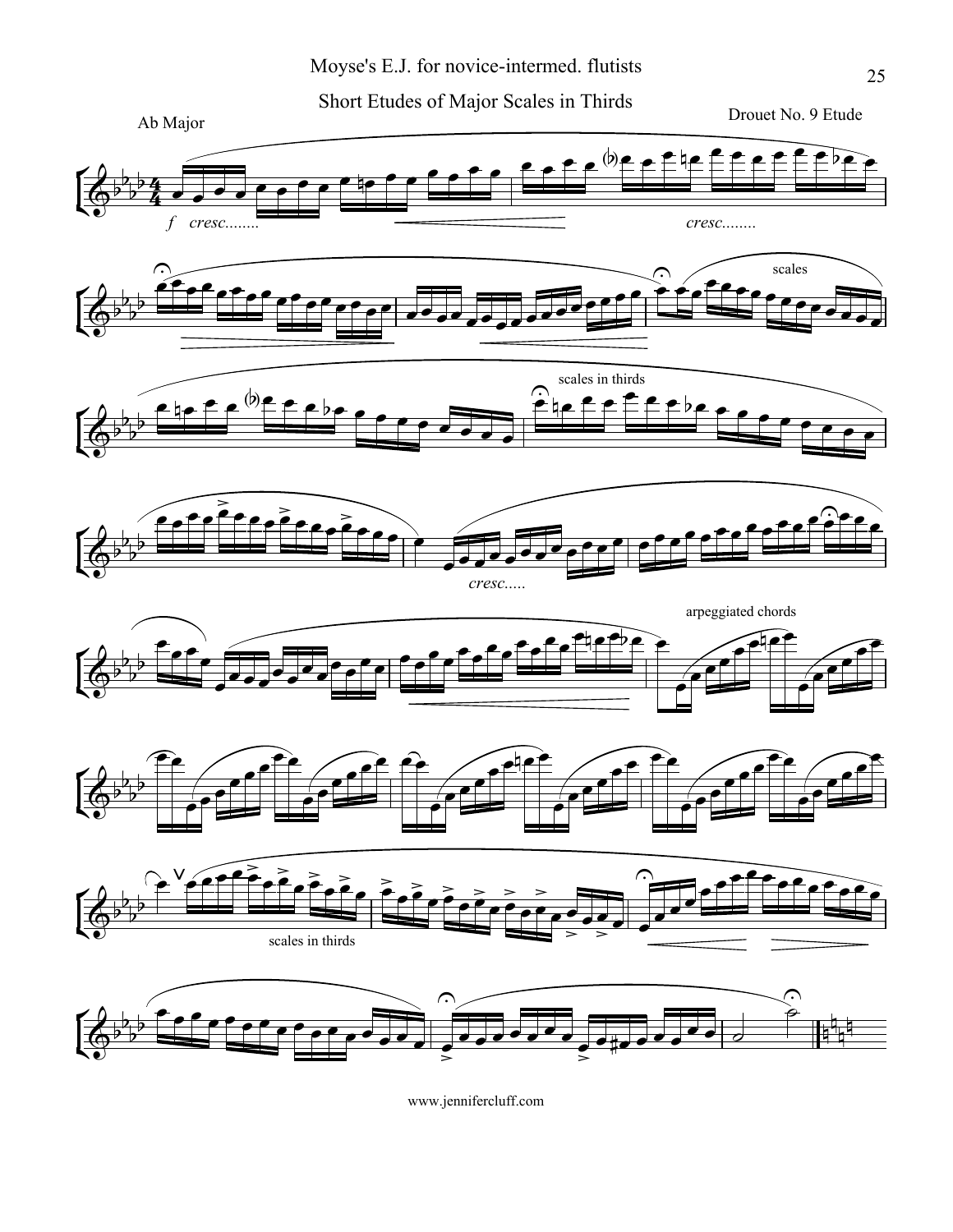

![](_page_4_Figure_2.jpeg)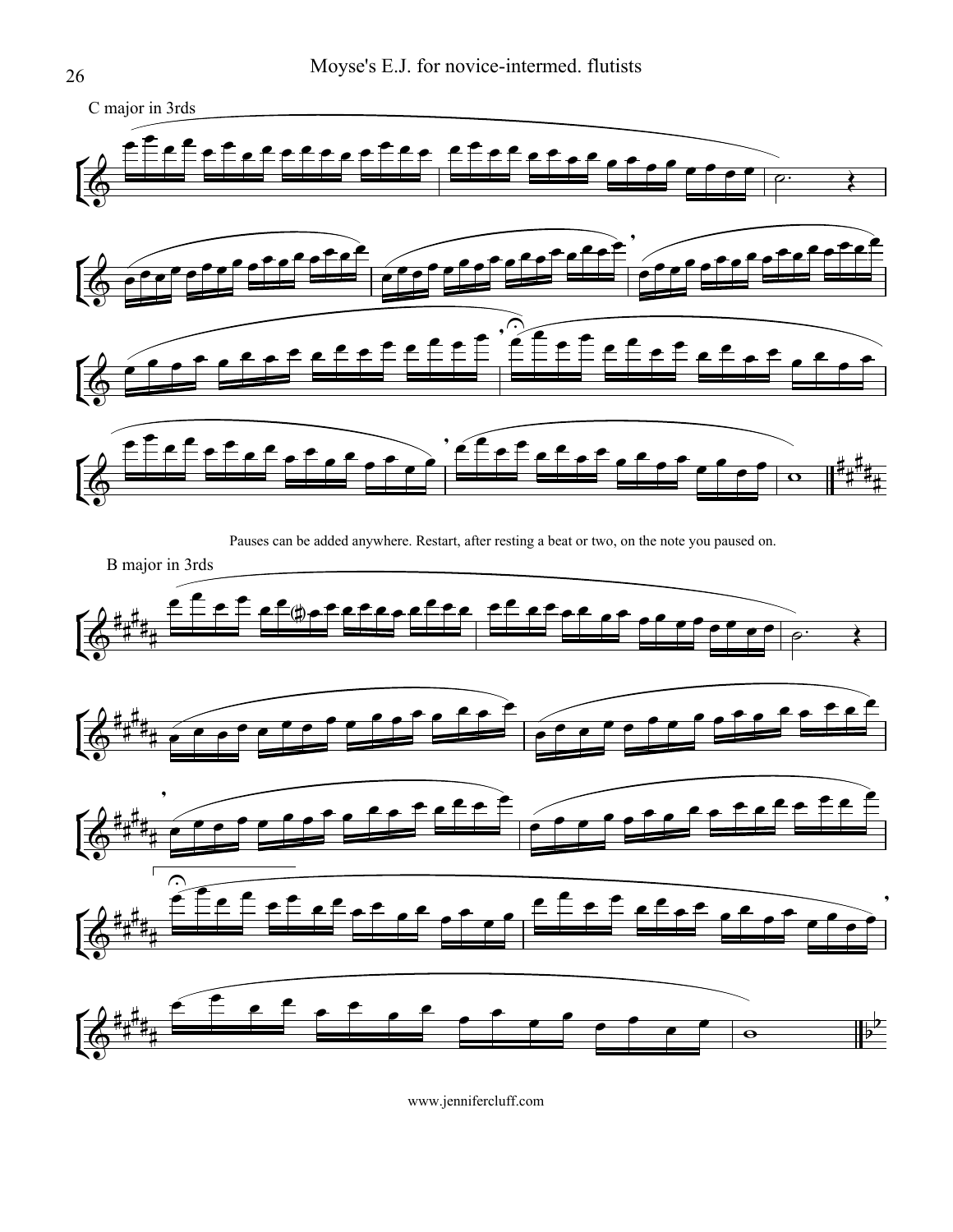Short Etudes of Major Scales in Thirds

Add pauses for slow tempi

Drouet No. 9 Etude

![](_page_5_Figure_4.jpeg)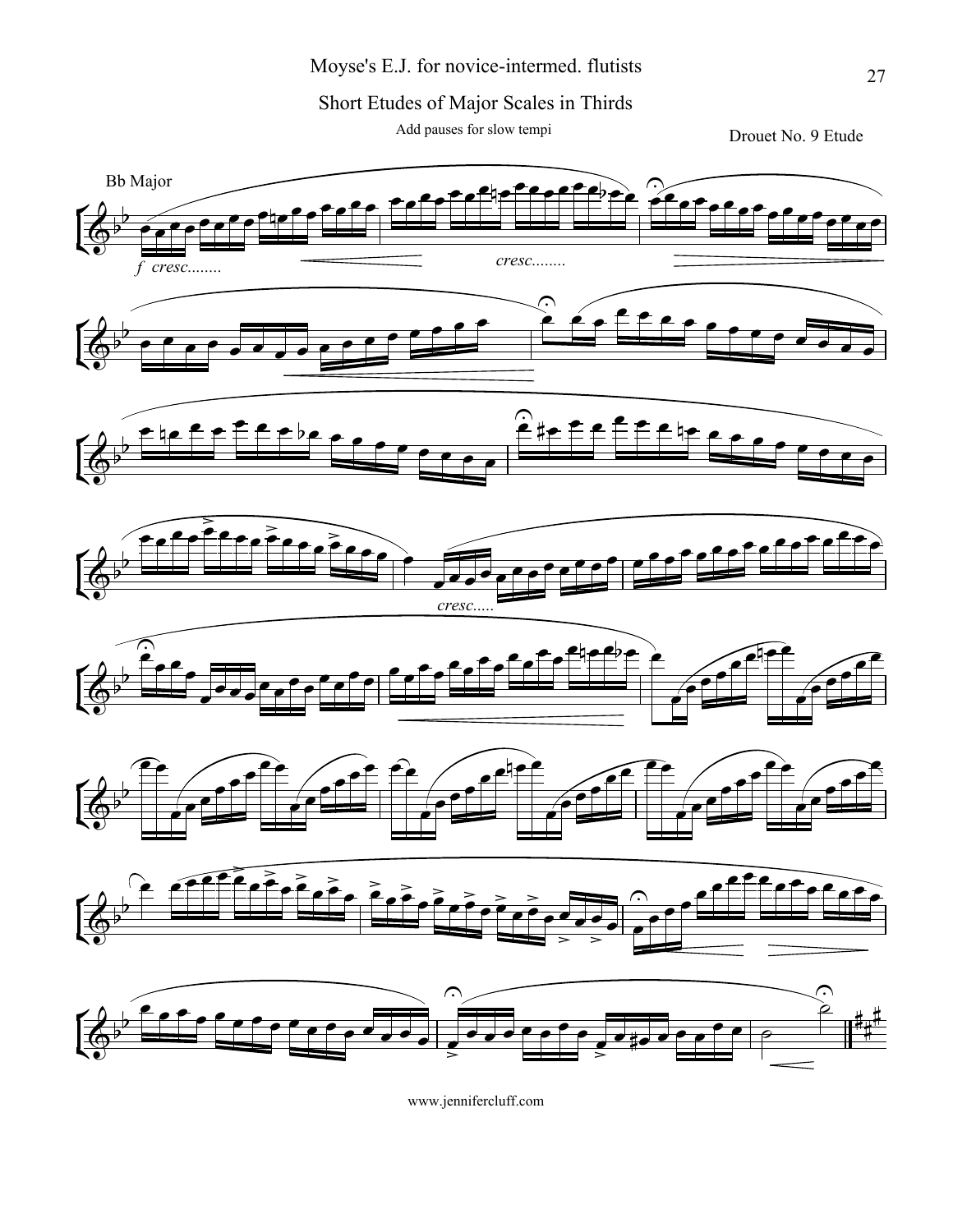![](_page_6_Figure_1.jpeg)

 $o = Bb$  Thumb key off  $+$  = Bb Thumb key on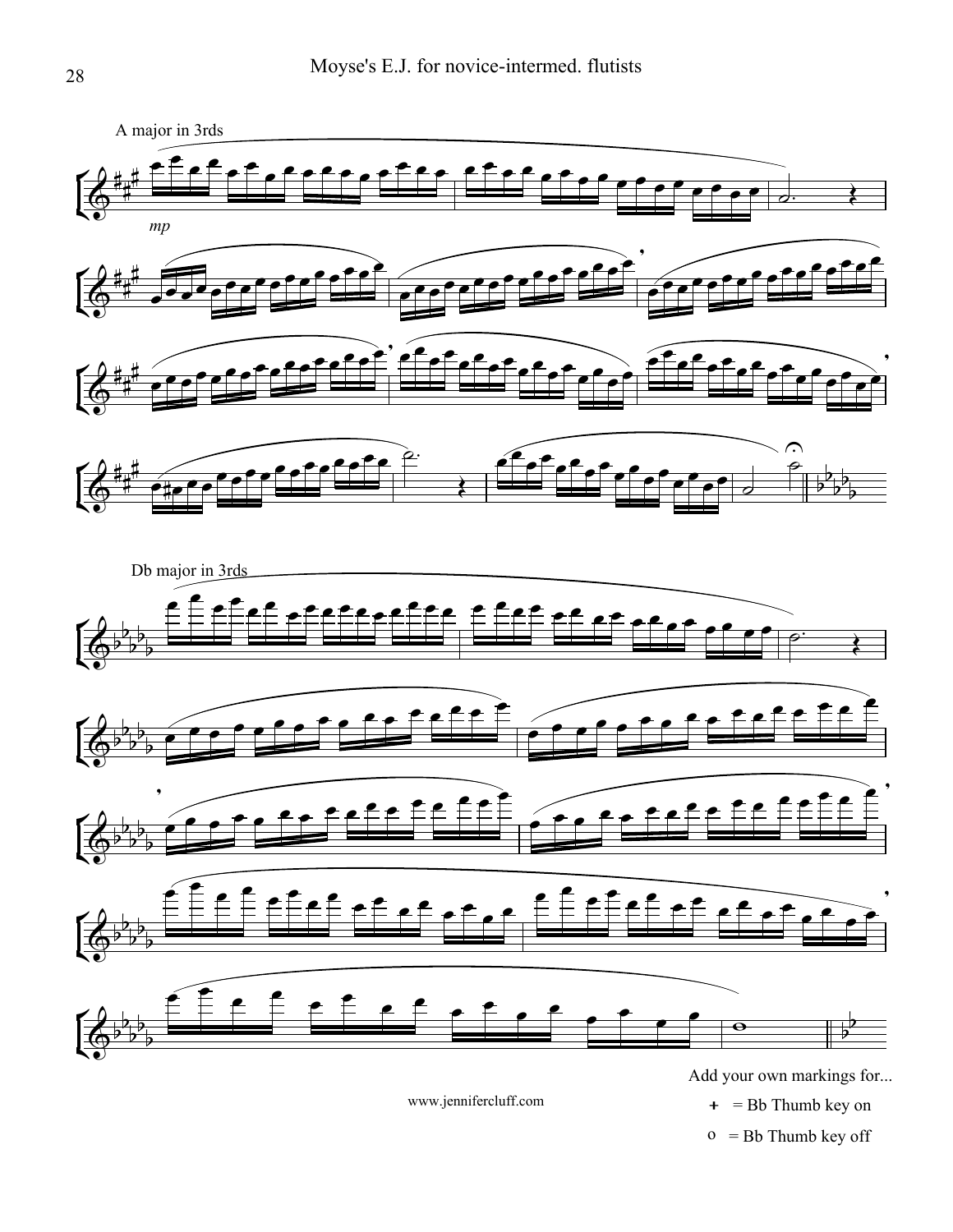![](_page_7_Figure_1.jpeg)

## **F** Harmonic Minor Scales in Thirds

Short Etudes of Minor Scales in Thirds

G minor harmonic, in thirds.

![](_page_7_Figure_5.jpeg)

Remember: You can place temporary pauses wherever needed, and they can be moved anytime.

![](_page_7_Figure_7.jpeg)

If you find one scale quite easy, extend the range up to high Bb or B, and down to low C# or C.

![](_page_7_Figure_9.jpeg)

<sup>\*</sup> low E is more in tune with RH4 on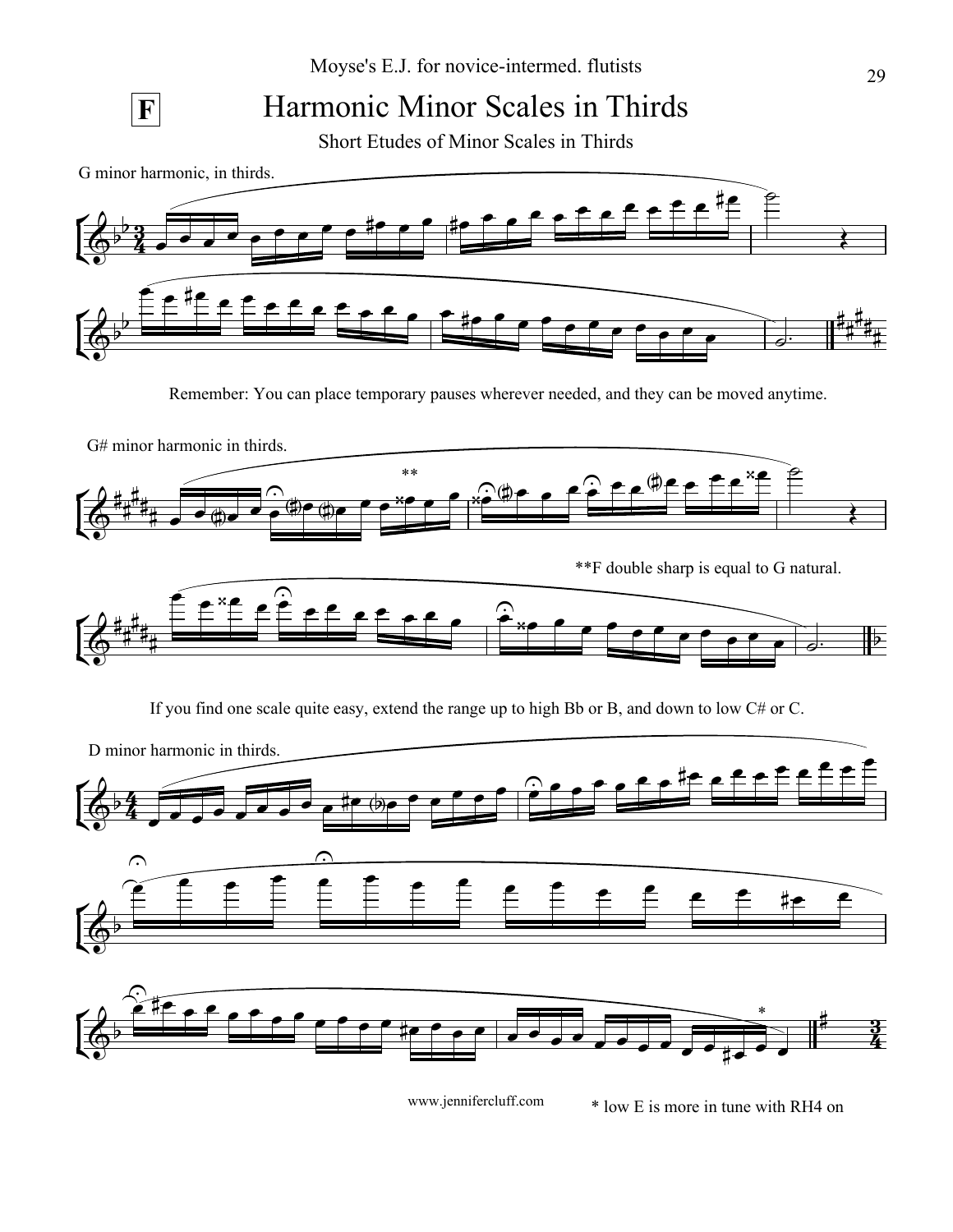E minor harmonic, in thirds.

![](_page_8_Figure_2.jpeg)

C minor harmonic, in thirds.

![](_page_8_Figure_4.jpeg)

![](_page_8_Figure_5.jpeg)

D# minor harmonic, in thirds; Play three notes at a time in half notes if you like.

零

![](_page_8_Figure_7.jpeg)

![](_page_8_Figure_8.jpeg)

![](_page_8_Figure_9.jpeg)

![](_page_8_Figure_10.jpeg)

 $\frac{4}{4}$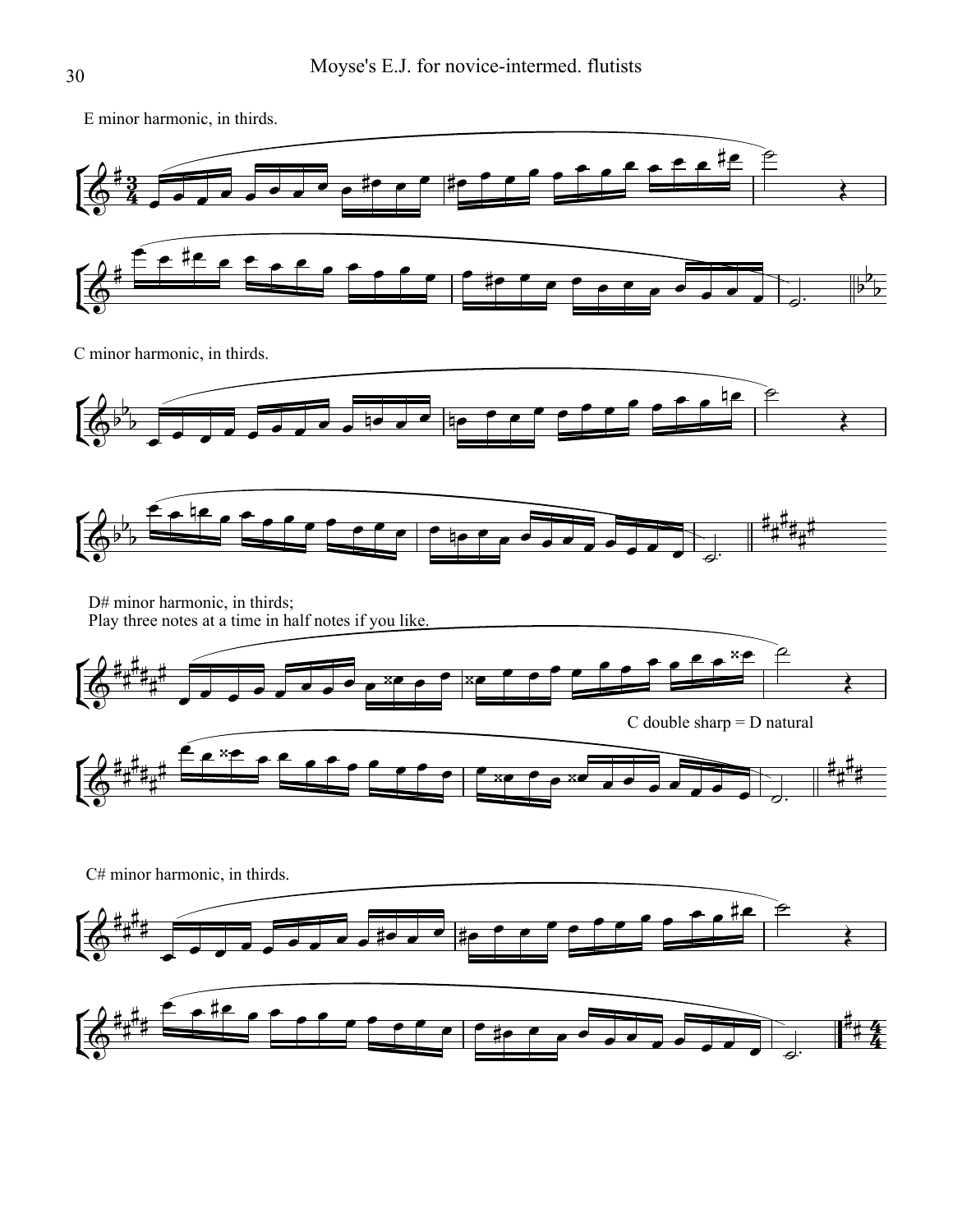![](_page_9_Figure_1.jpeg)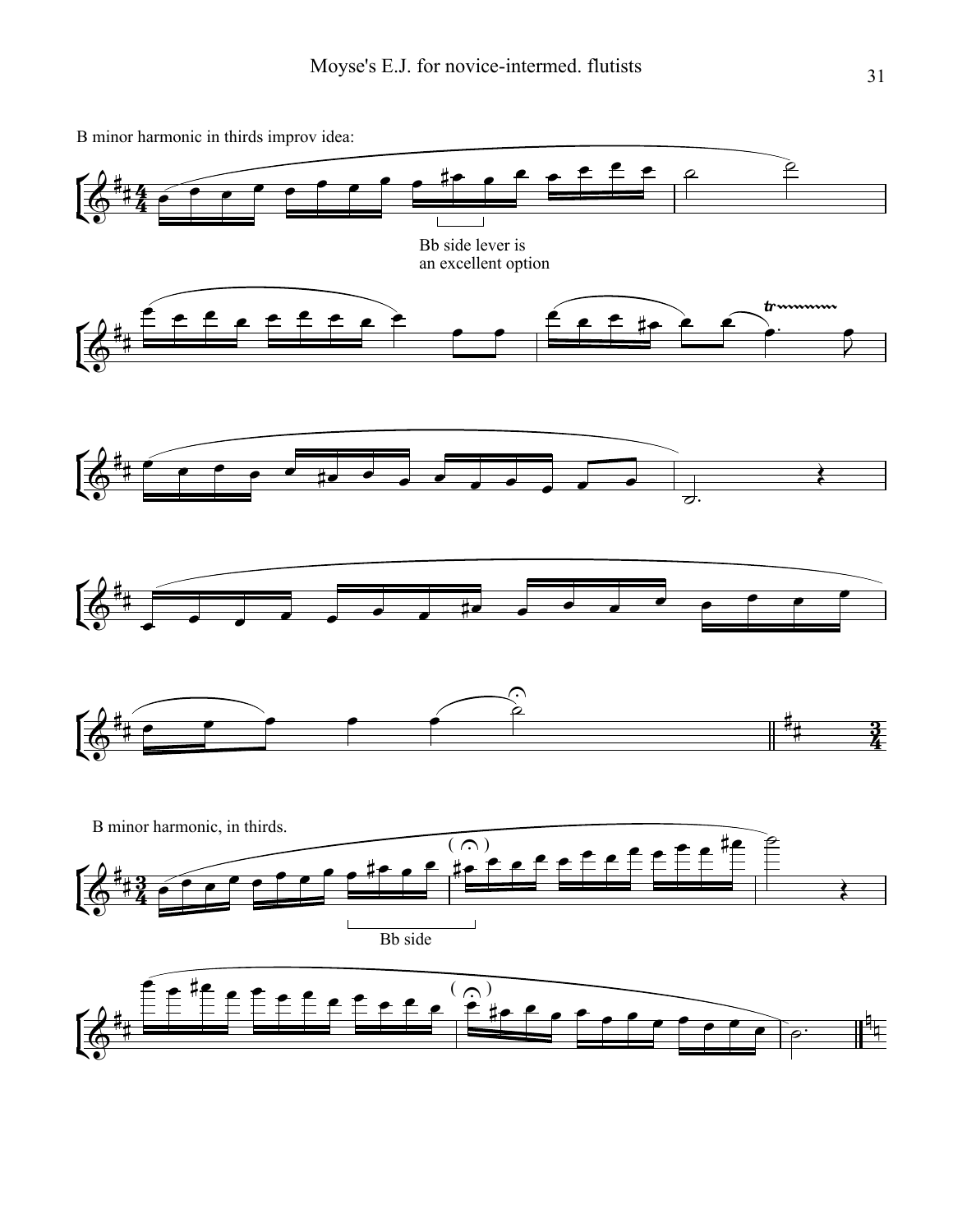![](_page_10_Figure_1.jpeg)

One of the skills of playing harmonic minor scales in thirds is being able to effortlessly leap a minor third to the raised seventh note of the scale. If you find yourself straining in any way, just fill in the larger leaps with longtones, glissandos, or scale notes. Instead of straining and guessing for the top notes of leaps, you can "walk" to them effortlessly, finding the best air angle, air speed and embouchure, that's simple to determine through step-wise motion.

An old daily exercise book I once purchased second-hand had someone else's markings in it. When the C minor scale reached upward from Ab to high B the markings said "blow your throat open". My gosh, it worked! I had been straining, instead of releasing my throat. Pretending to "blow it open" really worked for me from that day onward.

Thank heavens for flutists who pencil-mark their books! Go ahead and pencil mark this one!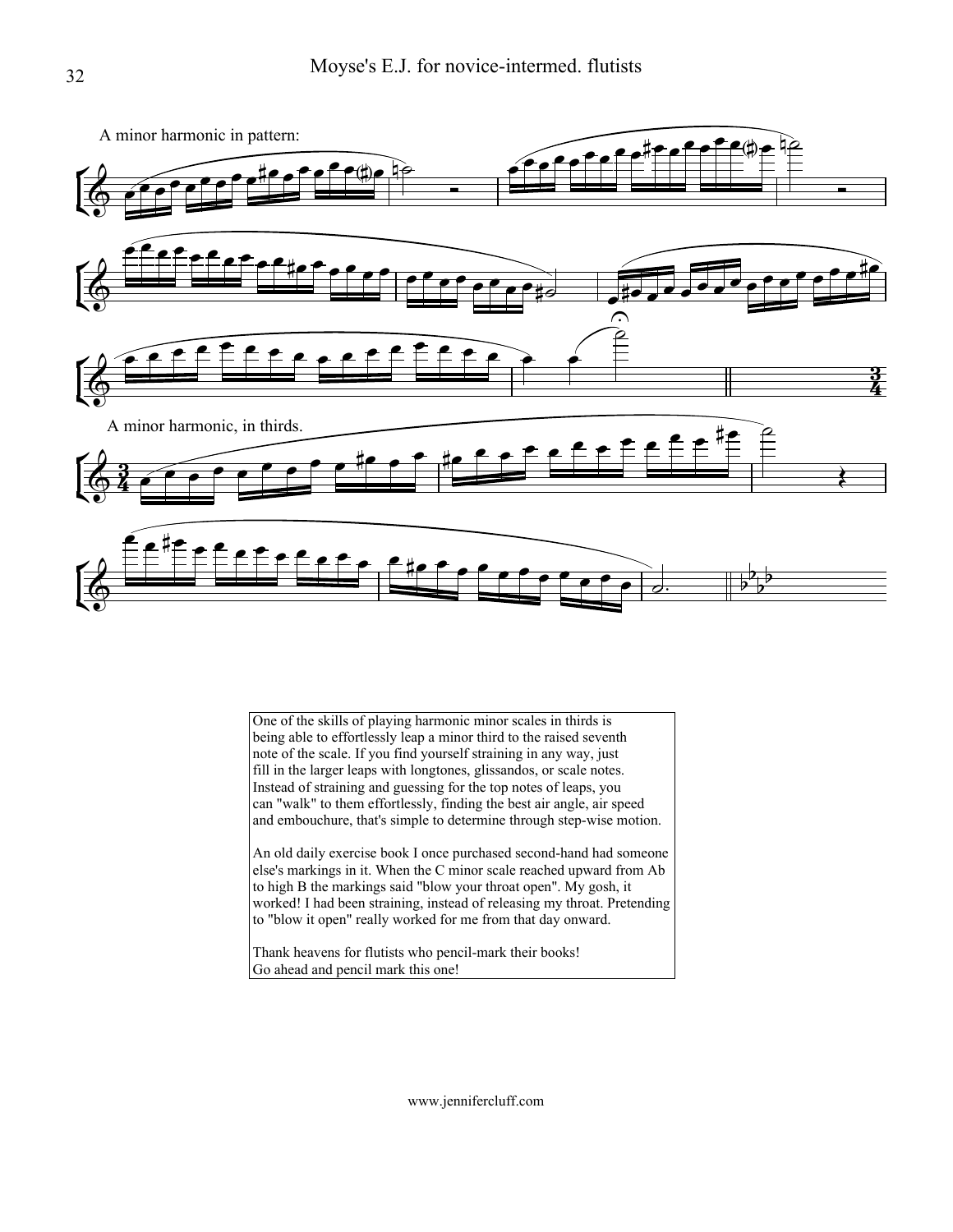![](_page_11_Figure_1.jpeg)

Exploratory etude in F minor harmonic in thirds

![](_page_11_Figure_3.jpeg)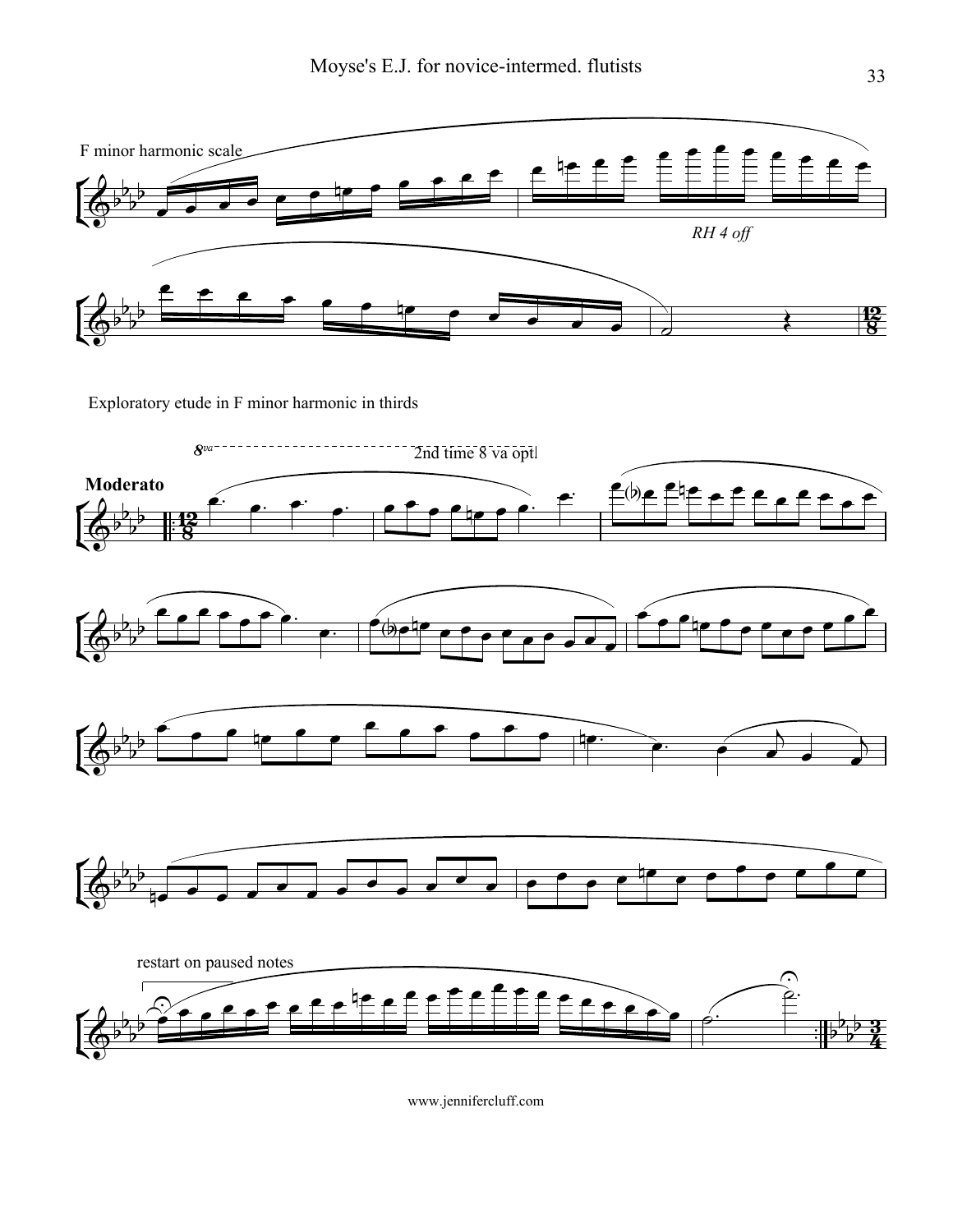![](_page_12_Figure_1.jpeg)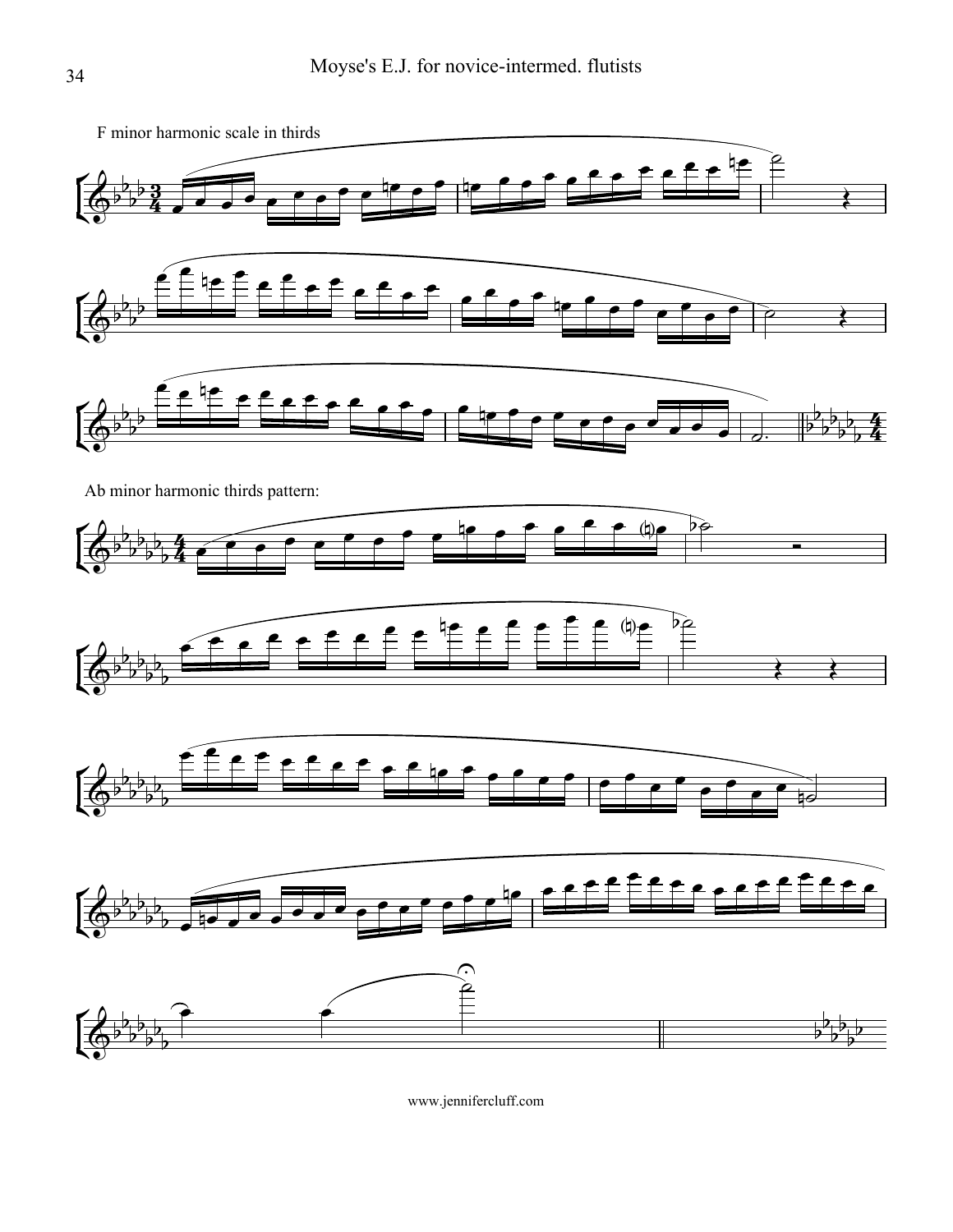Eb minor harmonic scale

![](_page_13_Figure_2.jpeg)

Exploratory etude for Eb minor harmonic in thirds

![](_page_13_Figure_4.jpeg)

![](_page_13_Figure_5.jpeg)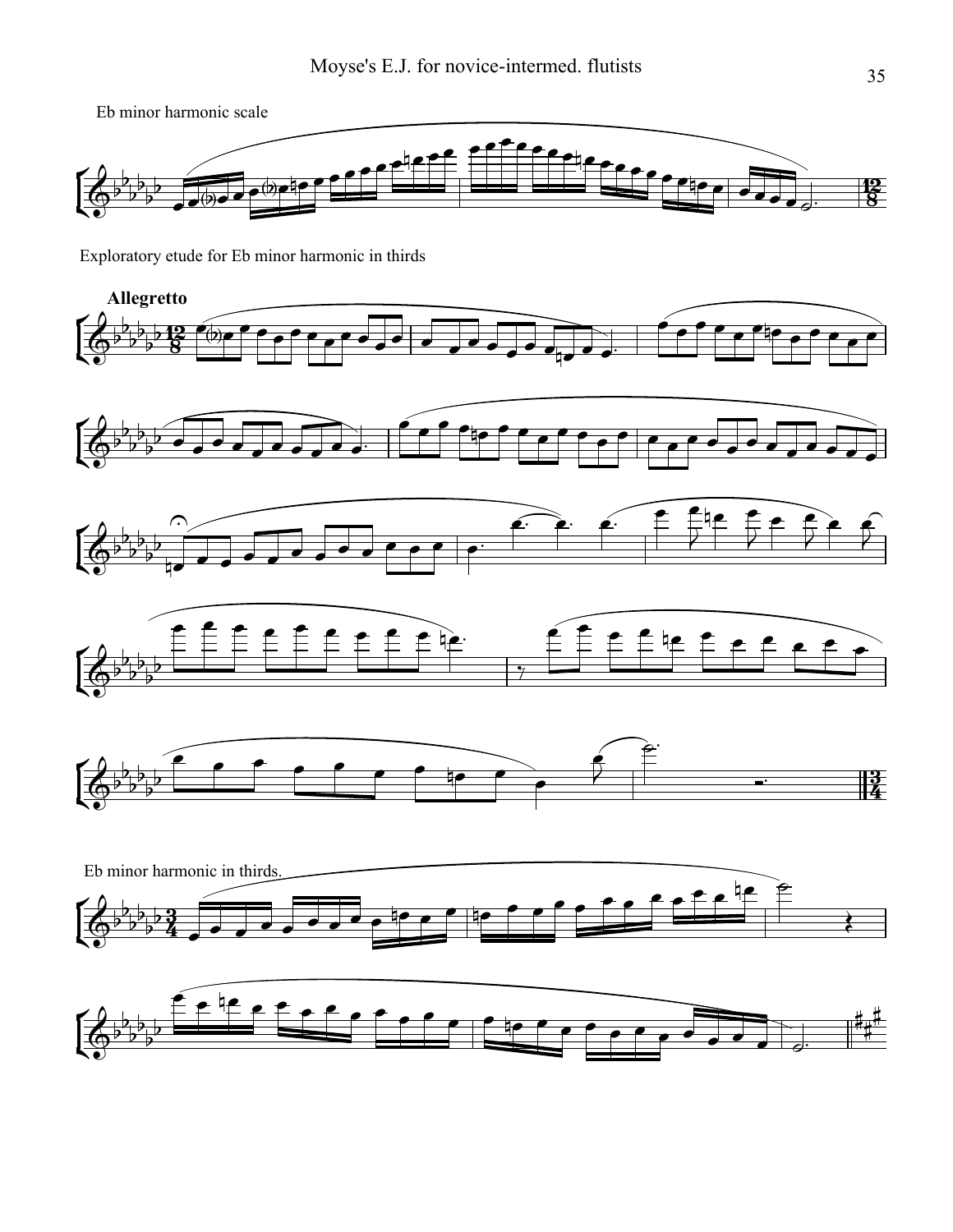![](_page_14_Figure_1.jpeg)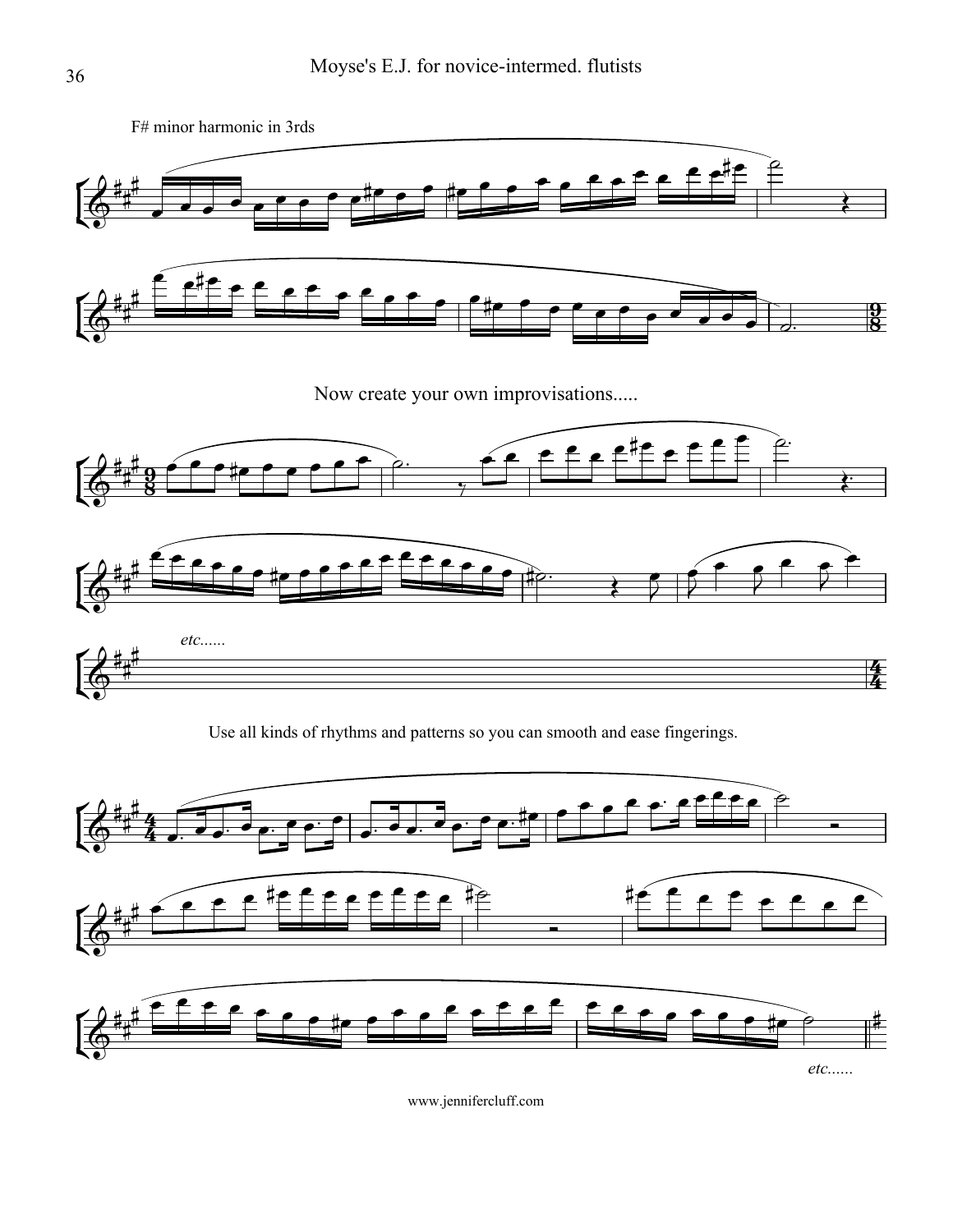![](_page_15_Figure_1.jpeg)

Remember: You can place temporary pauses wherever needed, and they can be moved anytime.

![](_page_15_Figure_3.jpeg)

![](_page_15_Figure_4.jpeg)

When improvising use all rhythms and articulations you can think of to explore....

![](_page_15_Figure_6.jpeg)

*For fast tempi - Lift LH thumb as if for a quick high B to high C trill.*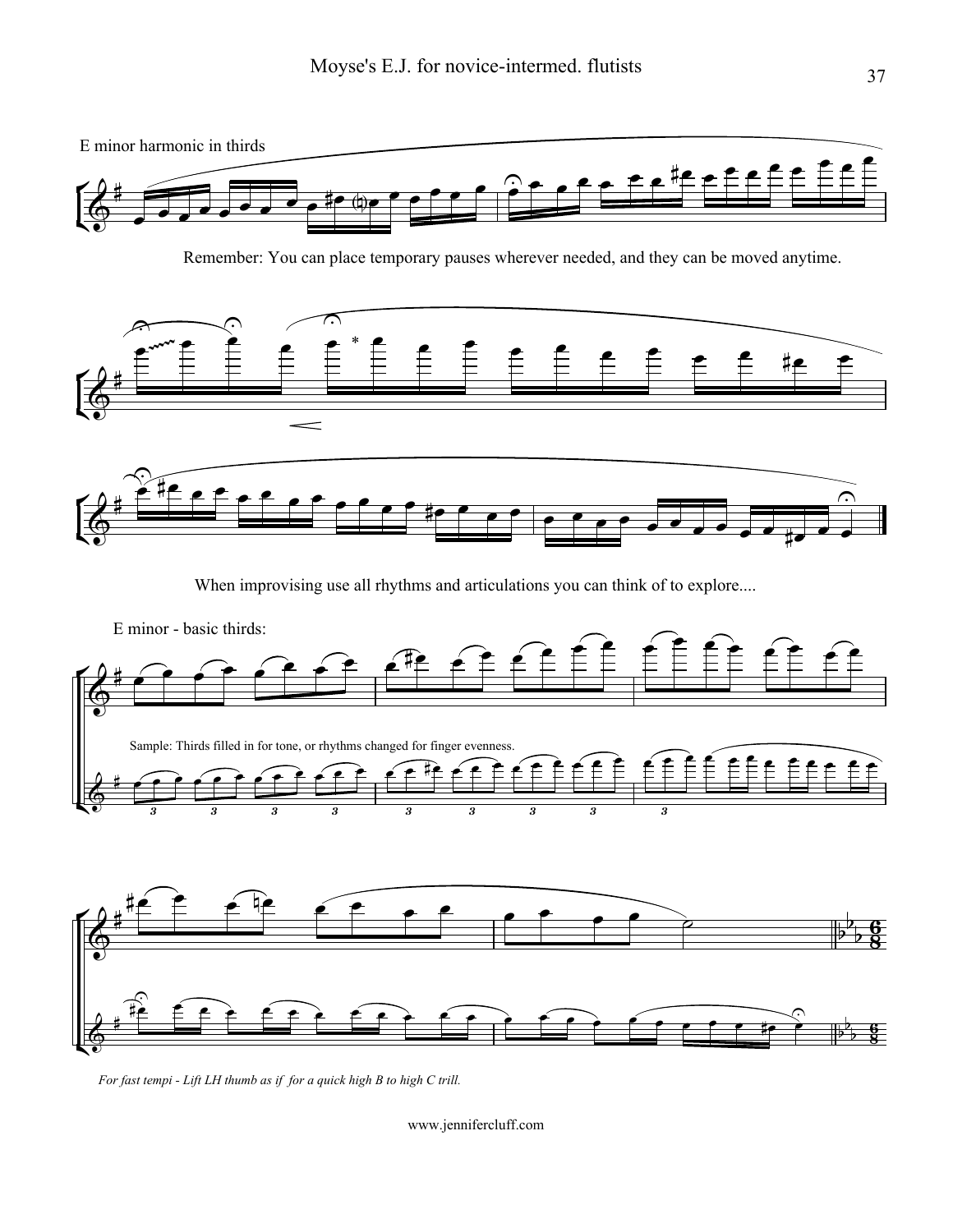![](_page_16_Figure_1.jpeg)